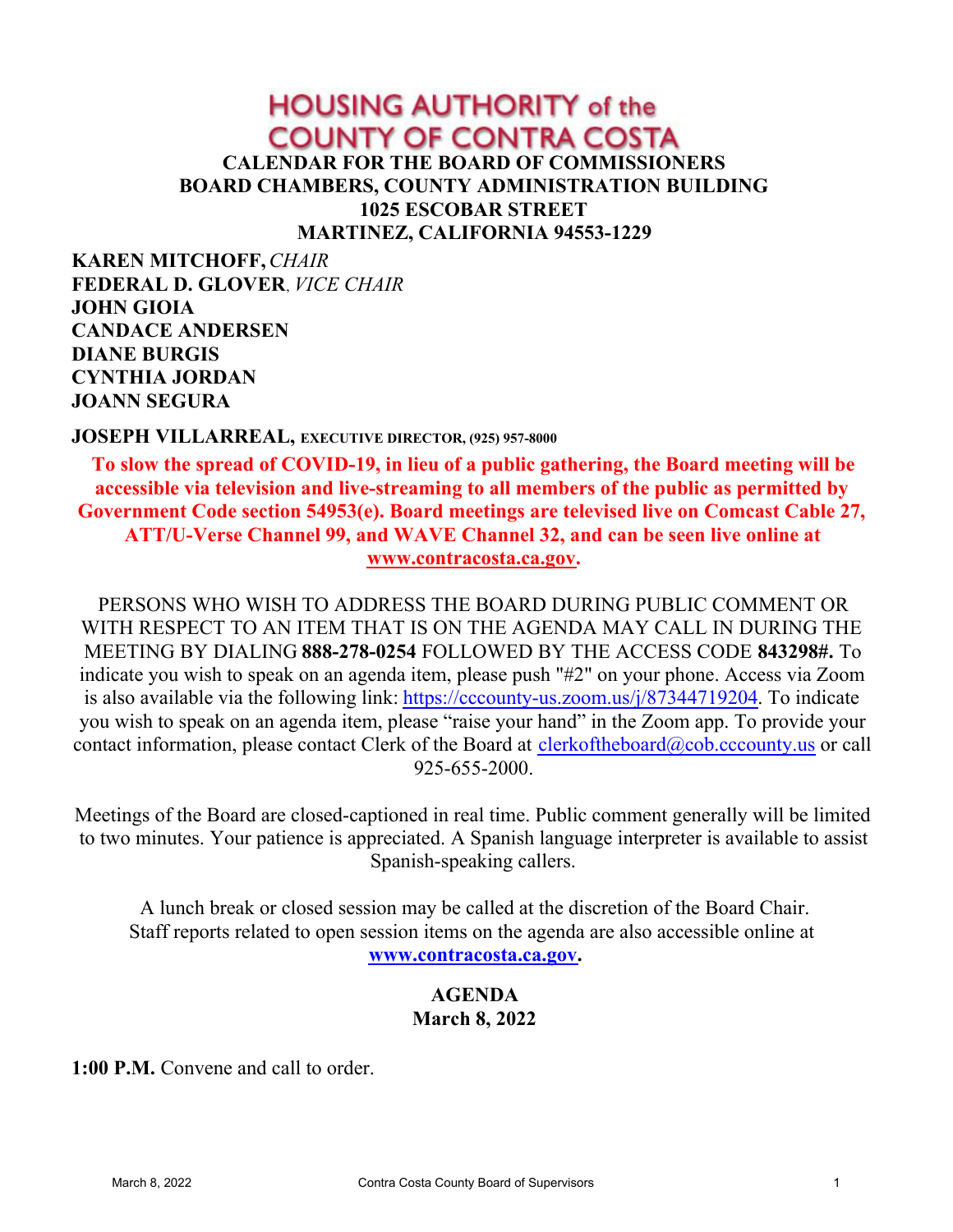**CONSIDER CONSENT ITEMS: (Items listed as C.1 through C.6 on the following agenda) - Items are subject to removal from the Consent Calendar by request from any Commissioner or on request for discussion by a member of the public. Items removed from the Consent Calendar will be considered with the Discussion Items.**

### **DISCUSSION ITEMS**

- D. 1 CONSIDER Consent Items previously removed.
- D. 2 PUBLIC COMMENT (2 Minutes/Speaker)
	- D.3 CONSIDER approving the Housing Authority's Fiscal Year 2023 Annual Agency Budget, and adopting PHA Board Resolution No. 5242 approving the Annual Agency Budget on HUD Form 52574.
	- D.4 CONSIDER ratifying the award of 25 project-based vouchers (PBV) to Community Housing Development Corporation for its new construction project, Legacy Court Apartments located in Richmond, CA, conditional upon this project meeting all HUD requirements and receiving all other required financing.

# **ADJOURN**

# **CONSENT ITEMS:**

- C.1 RECEIVE the Housing Authority of the County of Contra Costa's investment report for the quarter ending December 31, 2021.
- C.2 APPROVE and AUTHORIZE the Executive Director of the Housing Authority, or designee, to execute a contract with Iron Mountain Information Management, LLC in an amount not to exceed \$376,000 to provide document imaging and shredding services for all tenant files for the Housing Choice Voucher program and the Public Housing program, through May 31, 2026. (100% HUD and administrative fees)
- C.3 DENY claim filed by Sheetmetal & Assoc., an INLC.; Shannon O. Murphy.
- C.4 APPROVE and AUTHORIZE the Executive Director of the Housing Authority, or designee, to execute a five-year contract with Contra Costa Interfaith Transitional Housing (dba Hope Solutions) in an amount not to exceed \$2,250,000 to administer the Continuum of Care Rental Subsidy program with the Housing Authority. (100% HUD)
- C.5 ACCEPT the financial and program compliance audit report for the period April 1, 2020 through March 31, 2021, prepared by Harn & Dolan CPA's, Walnut Creek, California.